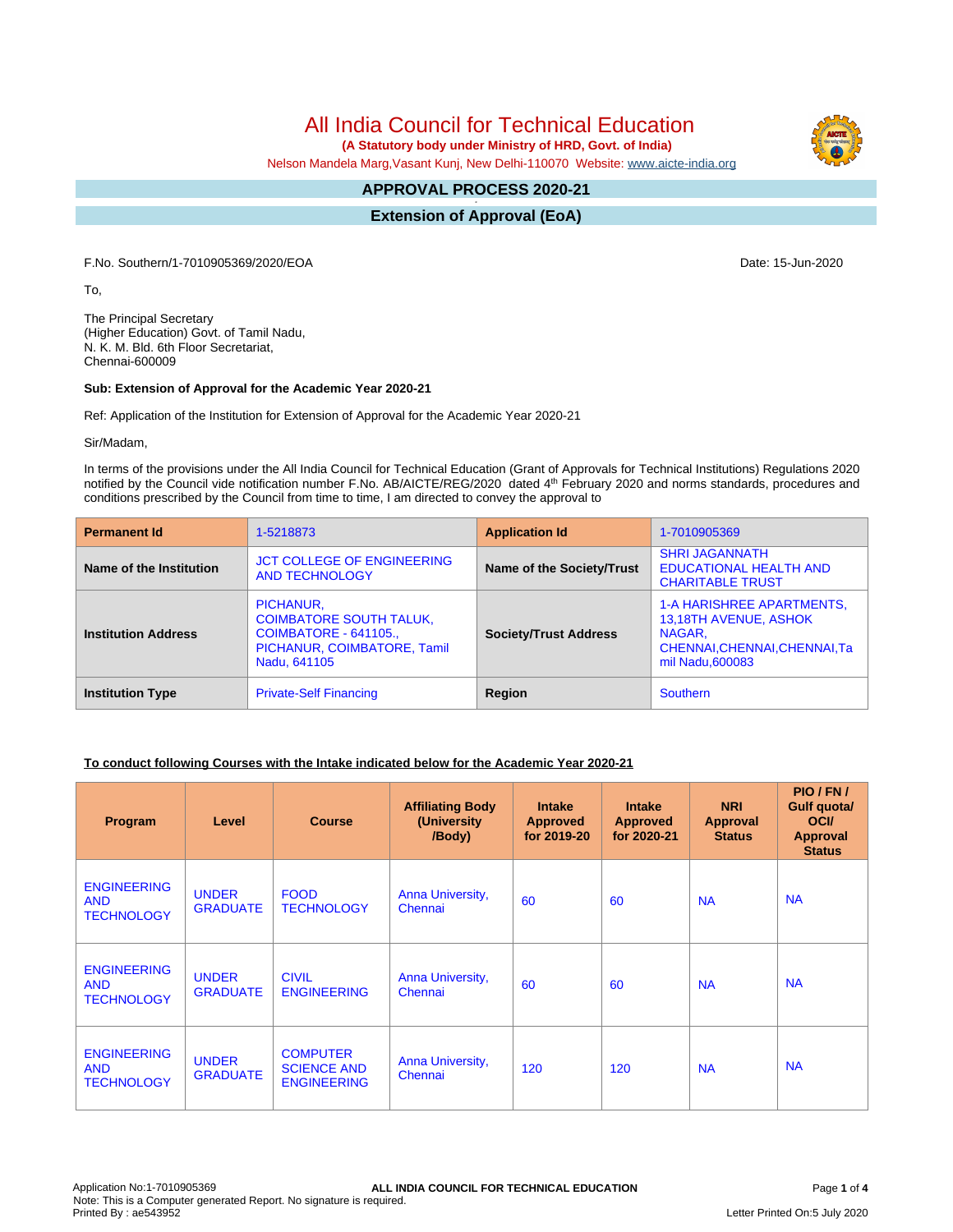| <b>ENGINEERING</b><br><b>AND</b><br><b>TECHNOLOGY</b> | <b>UNDER</b><br><b>GRADUATE</b> | <b>ELECTRONICS</b><br>&<br><b>COMMUNICATIO</b><br><b>N ENGG</b>                 | Anna University,<br>Chennai | 60          | 30            | <b>NA</b> | <b>NA</b> |
|-------------------------------------------------------|---------------------------------|---------------------------------------------------------------------------------|-----------------------------|-------------|---------------|-----------|-----------|
| <b>ENGINEERING</b><br><b>AND</b><br><b>TECHNOLOGY</b> | <b>UNDER</b><br><b>GRADUATE</b> | <b>MECHANICAL</b><br><b>ENGINEERING</b>                                         | Anna University,<br>Chennai | 120         | 120           | <b>NA</b> | <b>NA</b> |
| <b>ENGINEERING</b><br><b>AND</b><br><b>TECHNOLOGY</b> | <b>UNDER</b><br><b>GRADUATE</b> | <b>ELECTRICAL</b><br><b>AND</b><br><b>ELECTRONICS</b><br><b>ENGINEERING</b>     | Anna University,<br>Chennai | 60          | 60            | <b>NA</b> | <b>NA</b> |
| <b>ENGINEERING</b><br><b>AND</b><br><b>TECHNOLOGY</b> | <b>UNDER</b><br><b>GRADUATE</b> | <b>PETROCHEMIC</b><br><b>AL</b><br><b>ENGINEERING</b>                           | Anna University,<br>Chennai | 120         | 120           | <b>NA</b> | <b>NA</b> |
| <b>ENGINEERING</b><br><b>AND</b><br><b>TECHNOLOGY</b> | <b>POST</b><br><b>GRADUATE</b>  | <b>ENGINEERING</b><br><b>DESIGN</b>                                             | Anna University,<br>Chennai | 18          | 18            | <b>NA</b> | <b>NA</b> |
| <b>ENGINEERING</b><br><b>AND</b><br><b>TECHNOLOGY</b> | <b>POST</b><br><b>GRADUATE</b>  | <b>POWER</b><br><b>ELECTRONICS</b><br><b>AND DRIVES</b>                         | Anna University,<br>Chennai | 18          | 18            | <b>NA</b> | <b>NA</b> |
| <b>ENGINEERING</b><br><b>AND</b><br><b>TECHNOLOGY</b> | <b>POST</b><br><b>GRADUATE</b>  | <b>STRUCTURAL</b><br><b>ENGINEERING</b>                                         | Anna University,<br>Chennai | 18          | 18            | <b>NA</b> | <b>NA</b> |
| <b>ENGINEERING</b><br><b>AND</b><br><b>TECHNOLOGY</b> | <b>UNDER</b><br><b>GRADUATE</b> | <b>PETROLEUM</b><br><b>ENGINEERING</b>                                          | Anna University,<br>Chennai | 60          | 60            | <b>NA</b> | <b>NA</b> |
| <b>ENGINEERING</b><br><b>AND</b><br><b>TECHNOLOGY</b> | <b>POST</b><br><b>GRADUATE</b>  | <b>VLSI DESIGN</b>                                                              | Anna University,<br>Chennai | 18          | 9             | <b>NA</b> | <b>NA</b> |
| <b>ENGINEERING</b><br><b>AND</b><br><b>TECHNOLOGY</b> | <b>UNDER</b><br><b>GRADUATE</b> | <b>BIOTECHNOLO</b><br><b>GY AND</b><br><b>BIOCHEMICAL</b><br><b>ENGINEERING</b> | Anna University,<br>Chennai | 60          | 60            | <b>NA</b> | <b>NA</b> |
| <b>ENGINEERING</b><br><b>AND</b><br><b>TECHNOLOGY</b> | <b>UNDER</b><br><b>GRADUATE</b> | <b>COMPUTER</b><br><b>SCIENCE AND</b><br><b>BUSINESS</b><br><b>SYSTEM</b>       | Anna University,<br>Chennai | $\mathbf 0$ | $60^{##\$\$}$ | <b>NA</b> | <b>NA</b> |

## Approved New Course(s)

\$\$ Course(s) should be offered in Emerging Area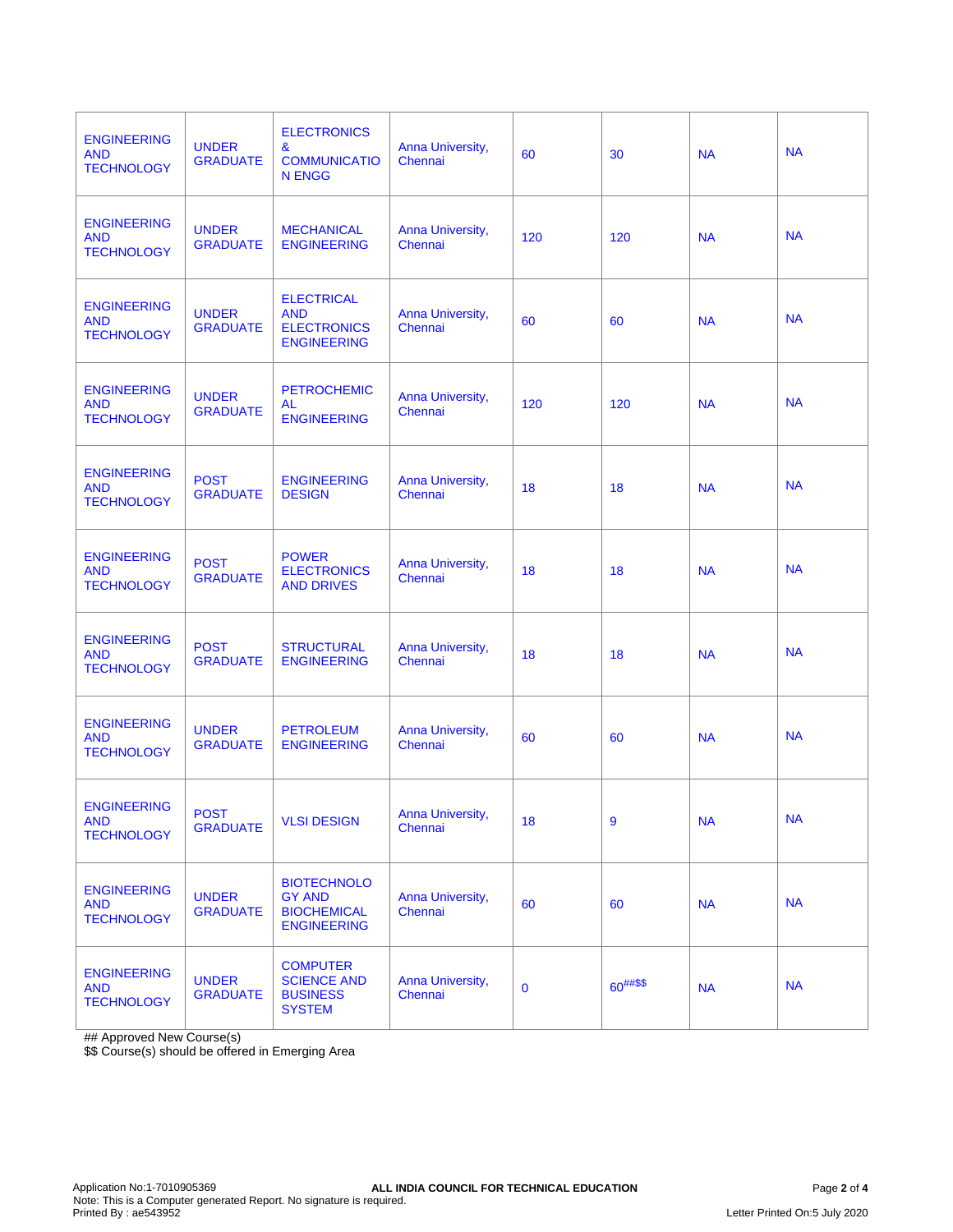#### **Course(s) Applied for Closure by the Institution for the Academic Year 2020-21**

| <b>Program</b>                              | Level          | <b>Course</b>                           | <b>Affiliating Body</b><br>(Univ/Body) | <b>Course Closure Status</b> |
|---------------------------------------------|----------------|-----------------------------------------|----------------------------------------|------------------------------|
| <b>ENGINEERING AND</b><br><b>TECHNOLOGY</b> | UNDER GRADUATE | <b>AUTOMOBILE</b><br><b>ENGINEERING</b> | Anna University,<br>Chennai            | Approved                     |

#### **It is mandatory to comply with all the essential requirements as given in APH 2020-21 (Appendix 6)**

The Institution/ University is having the following deficiencies as per the online application submitted to AICTE and the same shall be complied within Two years from the date of issue of this EoA.

| Deficiencies Noted based on Self Disclosure |                   |  |  |  |
|---------------------------------------------|-------------------|--|--|--|
| <b>Particulars</b>                          | <b>Deficiency</b> |  |  |  |
| 1. Faculty Deficiency                       | Yes               |  |  |  |
| *Please refer Deficiency Report for details |                   |  |  |  |

# **Important Instructions**

- 1. The State Government/ UT/ Directorate of Technical Education/ Directorate of Medical Education shall ensure that 10% of reservation for Economically Weaker Section (EWS) as per the reservation policy for admission, operational from the Academic year 2020-21 is implemented without affecting the reservation percentages of SC/ ST/ OBC/ General. However, this would not be applicable in the case of Minority Institutions referred to the Clause (1) of Article 30 of Constitution of India. Such Institution shall be permitted to increase in annual permitted strength over a maximum period of two years beginning with the Academic Year 2020-21
- 2. The Institution offering courses earlier in the Regular Shift, First Shift, Second Shift/Part Time now amalgamated as total intake shall have to fulfil all facilities such as Infrastructure, Faculty and other requirements as per the norms specified in the Approval Process Handbook 2020-21 for the Total Approved Intake. Further, the Institutions Deemed to be Universities/ Institutions having Accreditation/ Autonomy status shall have to maintain the Faculty: Student ratio as specified in the Approval Process Handbook. All such Institutions/ Universities shall have to create the necessary Faculty, Infrastructure and other facilities WITHIN 2 YEARS to fulfil the norms based on the Affidavit submitted to AICTE.
- 3. In case of any differences in content in this Computer generated Extension of Approval Letter, the content/information as approved by the Executive Council / General Council as available on the record of AICTE shall be final and binding.
- 4. Strict compliance of Anti-Ragging Regulation: Approval is subject to strict compliance of provisions made in AICTE Regulation notified vide F. No. 373/Legal/AICTE/2009 dated July 1, 2009 for Prevention and Prohibition of Ragging in Technical Institutions. In case Institution fails to take adequate steps to Prevent Ragging or fails to act in accordance with AICTE Regulation or fails to punish perpetrators or incidents of Ragging, it will be liable to take any action as defined under clause 9(4) of the said Regulation.

**Prof.Rajive Kumar Member Secretary, AICTE**

Copy to:

- **1. The Director Of Technical Education\*\*, Tamil Nadu**
- **2**. **The Registrar\*\*,** Anna University, Chennai
- **3. The Principal / Director,** JCT COLLEGE OF ENGINEERING AND TECHNOLOGY